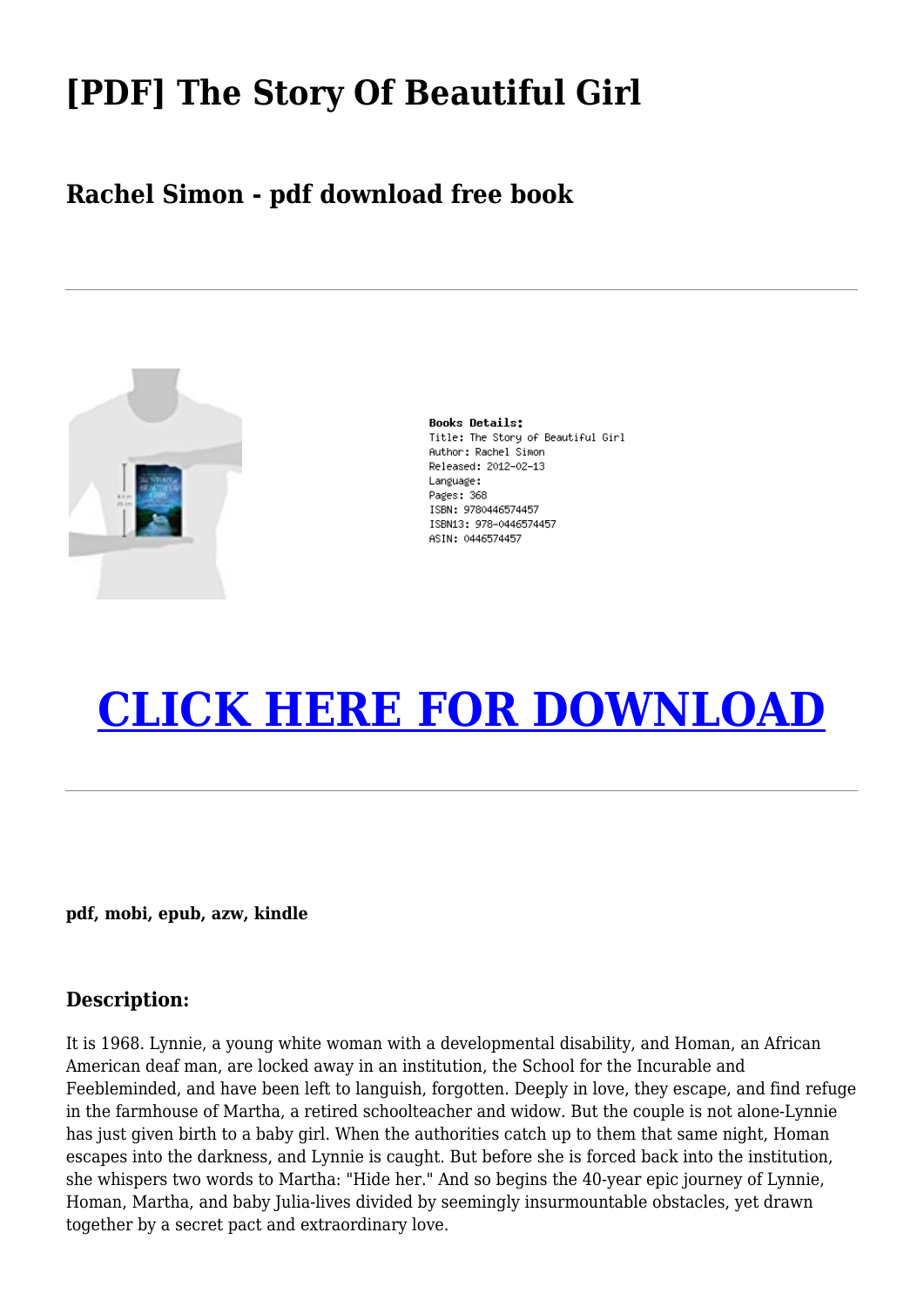#### **Exclusive Essay from Rachel Simon**

When *The Story of Beautiful Girl* came out, I kept getting asked two questions. Why was I drawn to writing disability-themed literature? And was it hard to write from the point of view of characters with disabilities?

My answer to the first question begins with this basic fact: for one month every year, I am a twin.

My sister Beth, who has an intellectual disability, was born eleven months after me. So every year when I visit her for her birthday, the first thing we both say is, "Now we're twins!" And for the next thirty days, as she gleefully moves through her days wearing the Tweety Bird shirts and using the Scooby Doo stickers I bought for her big celebration, we are indeed twins. Then my birthday rolls around, and when I visit her for that admittedly more secondary occasion, and she thrusts dozens of handmade cards at me, all of which express her happiness at my coming to see her, the first thing we both say is, "Now we're not twins."

As with any siblings who are so close in age, we've shared a lot: parents, a brother and sister, a challenging family history, bedrooms, opinions, dreams, tears, jokes, anxieties, secrets, unspoken understandings, and sideways glances. So I have a reasonably good sense of how my sister feels, what she thinks, who she cares about, and why she does what she does.

Of course, there are additional layers to our relationship because of her disability. I feel a sense of responsibility toward her and she feels a level of trust in me. We've both always known that, whenever necessary, I will act as a go-between: I will explain to her the things she doesn't understand about the world, and I will explain to the world the things it doesn't understand about her.

At the same time, since she is a person with a disability, I've spent my life noticing--and being annoyed at--how so much of the world has got it all wrong when it comes to my sister and others like her. How she gets ignored by waitresses, snickered at by teenagers, patronized by people who assume she's helpless, underestimated by people who assume she's angelic. In addition, I've pondered many of the deepest issues about the mind. What is universal about intelligence? About sorrow and longing? About pleasure and love? On top of all this, I've long wondered: Why does so much of the public just not get it? And how, given that some people like my sister never get seen or acknowledged or heard by the world, might that ever change?

In 2002, I tried to do what I could to answer those thoughts. I wrote a memoir about my relationship with Beth, , which is about both her present-day passion of riding city buses and our lives as siblings from birth to middle age. The book, which was also adapted for a Hallmark Hall of Fame movie by the same name, led to my getting asked to give talks around the country. At every talk, I met more and more people with disabilities, their family members, and the professionals who work with them. They told me their stories, and I started to feel a new urge. I wanted to do whatever I could to give voice to those who had never been heard.

I realized I was in an unusual position to take on that responsibility. As a family member, I wouldn't get bogged down by cliches and stereotypes. As someone who'd already published two books of fiction before *Riding The Bus With My Sister*, I wouldn't have to stick with nonfiction, nor was I daunted by the idea of a novel. As a sister who'd stood up for Beth since the day I was conscious of my own existence, I felt a sense of mission. And as a once-a-year twin, I had developed the skill of being a go-between.

This gets me to the second question. Was it hard to write *The Story of Beautiful Girl* through the